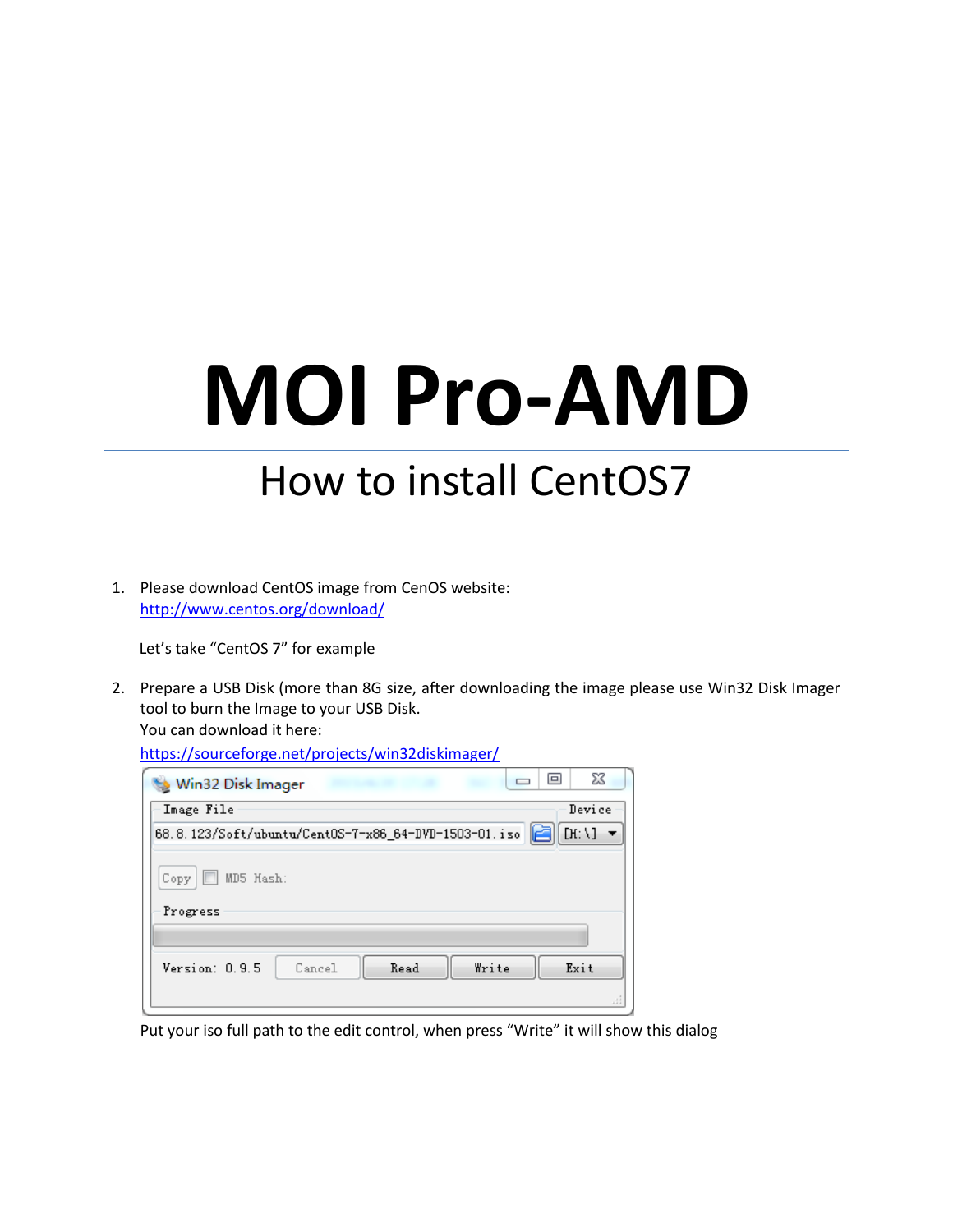

|    | Win32 Disk Imager |                                                                                                                         |            | □   | 23      |
|----|-------------------|-------------------------------------------------------------------------------------------------------------------------|------------|-----|---------|
| 68 | $T^{\prime}$      | Confirm overwrite                                                                                                       |            |     | n.<br>Σ |
|    |                   | Writing to a physical device can corrupt the device.<br>(Target Device: [H:\] "")<br>Are you sure you want to continue? |            |     |         |
|    |                   |                                                                                                                         | <b>Yes</b> | No. |         |

Press "Yes" to continue.

3. After finished "write", unplug the USB from your PC and plug to your MOI Pro-AMD. Set the BIOS start from USB device like this:

Aptio Setup Utility – Copyright (C) 2013 American Megatrends, Inc.<br>ed Chipset Boot Security Save & Exit Main Advanced Boot Configuration Sets the system boot order Setup Prompt Timeout Bootup NumLock State  $[0n]$ Show Full Logo  $[End]$ Fast Boot [Disabled] Boot Option #1<br>WEFI: Built-in EFI Shell<br>Realtek PKE BO2 DO0<br>USB DISK 3.0 PMAP<br>Ubuntu (P1: NZMPCO32HBCD-00000)<br>Ubuntu (P1: NZMPCO32HBCD-00000)<br>UEFI: USB DISK 3.0 PMAP<br>Disabled Boot Option Priorities Boot Option #2 Boot Option #3<br>Boot Option #4 Boot Option #5<br>Boot Option #6 Select Screen Select Item<br>:er: Select Network Device BBS Priorities<br>Hard Drive BBS Priorities<br>CSM16 Parameters<br>CSM parameters Change Opt. -: Change Opt.<br>F2: General Help<br>F2: Previous Values<br>F3: Optimized Defaults<br>F4: Save & Exit<br>ESC: Exit

Boot options #1 -> UEFI: USB DISK 3.0 PMAP

Hard Driver BBS Priorities ->USB DISK 3.0 PMAP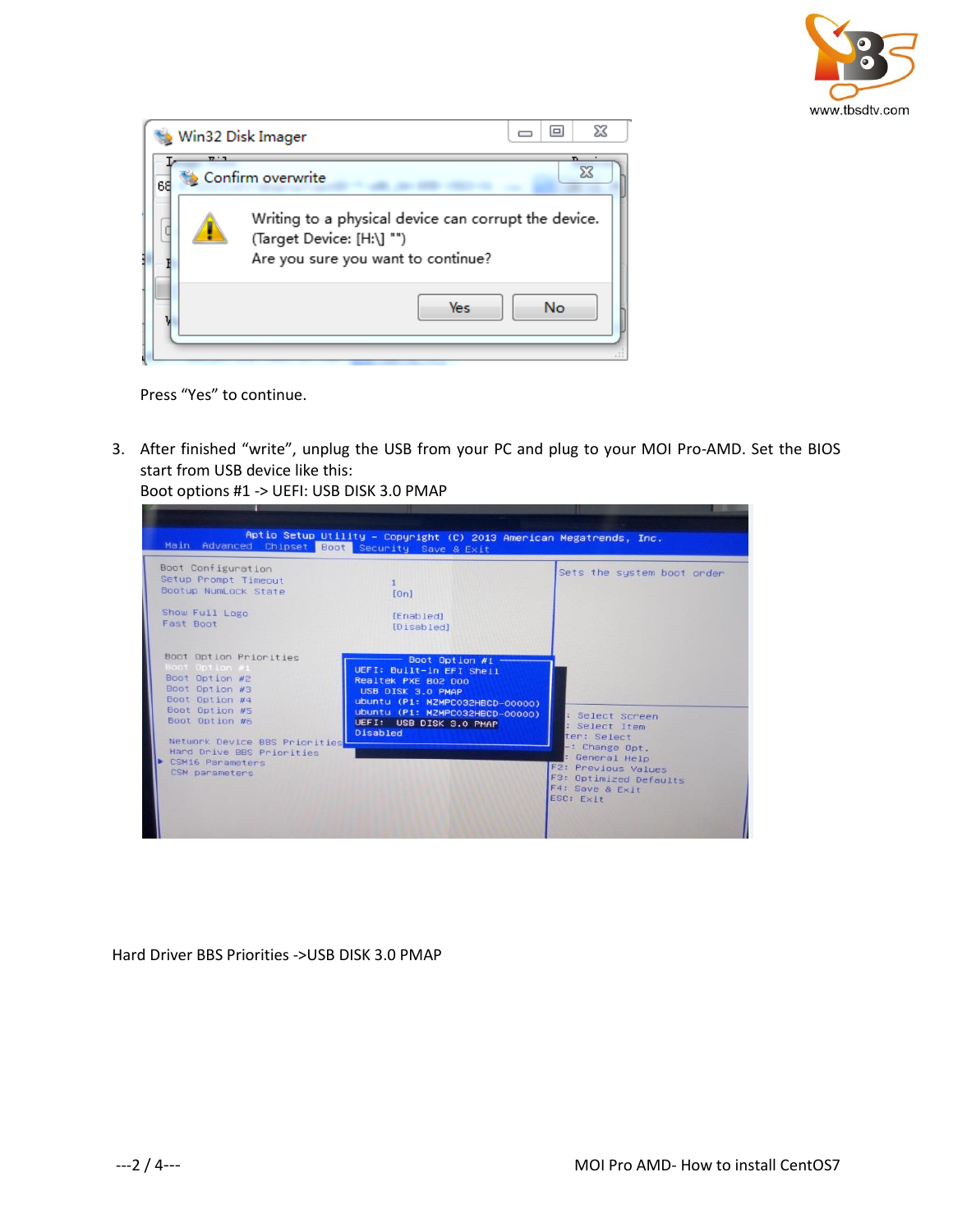

|                                  | Aptio Setup Utility - Copyright (C) 2013 American Megatrends, Inc.<br>Boot                |                                                                                                                                                                                   |
|----------------------------------|-------------------------------------------------------------------------------------------|-----------------------------------------------------------------------------------------------------------------------------------------------------------------------------------|
| Boot Option #1<br>Boot Option #2 | [ USB DISK 3.0 PMAP]<br>[SATA SM: MZMPC032H]                                              | Sets the system boot orde                                                                                                                                                         |
|                                  | Boot Option #1 $-$<br>SATA SM: MZMPC032HBCD-00000<br>USB DISK 3.0 PMAP<br><b>Disabled</b> | : Select Screen<br>: Select Item<br>ter: Select<br>$+\angle -$ : Change Opt.<br>F1: General Help<br>F2: Previous Values<br>F3: Optimized Defaults<br>F4: Save & Exit<br>ESC: Exit |

Press F4 , yes save the BIOS setting and restart.

| Main Advanced Chipset Boot Security Save & Exit                                                         | Aptio Setup Utility – Copyright (C) 2013 American Megatrends, Inc. |                                                                                                                                |
|---------------------------------------------------------------------------------------------------------|--------------------------------------------------------------------|--------------------------------------------------------------------------------------------------------------------------------|
| Boot Configuration<br>Setup Prompt Timeout<br>Bootup NumLock State                                      | [0n]                                                               | Set the order of the legacy<br>devices in this group                                                                           |
| Show Full Logo<br>Fast Boot                                                                             | [Enabled]<br>[Disabled]                                            |                                                                                                                                |
| Boot Option Priorities<br>Boot Option #1                                                                | Save & Exit Setup -                                                |                                                                                                                                |
| Boot Option #2<br>Boot Option #3<br>Boot Option #4                                                      | Save configuration and exit?                                       |                                                                                                                                |
| Boot Option #5<br>Boot Option #6                                                                        | Yes<br><b>No</b>                                                   | +: Select Screen<br>4: Select Item<br>nter: Select                                                                             |
| Network Device BBS Priorities<br>Hard Drive BBS Priorities<br><b>CSM16 Parameters</b><br>CSM parameters |                                                                    | $\sqrt{-1}$ : Change Opt.<br>F1: General Help<br>F2: Previous Values<br>F3: Optimized Defaults<br>F4: Save & Exit<br>ESC: Exit |
|                                                                                                         |                                                                    |                                                                                                                                |